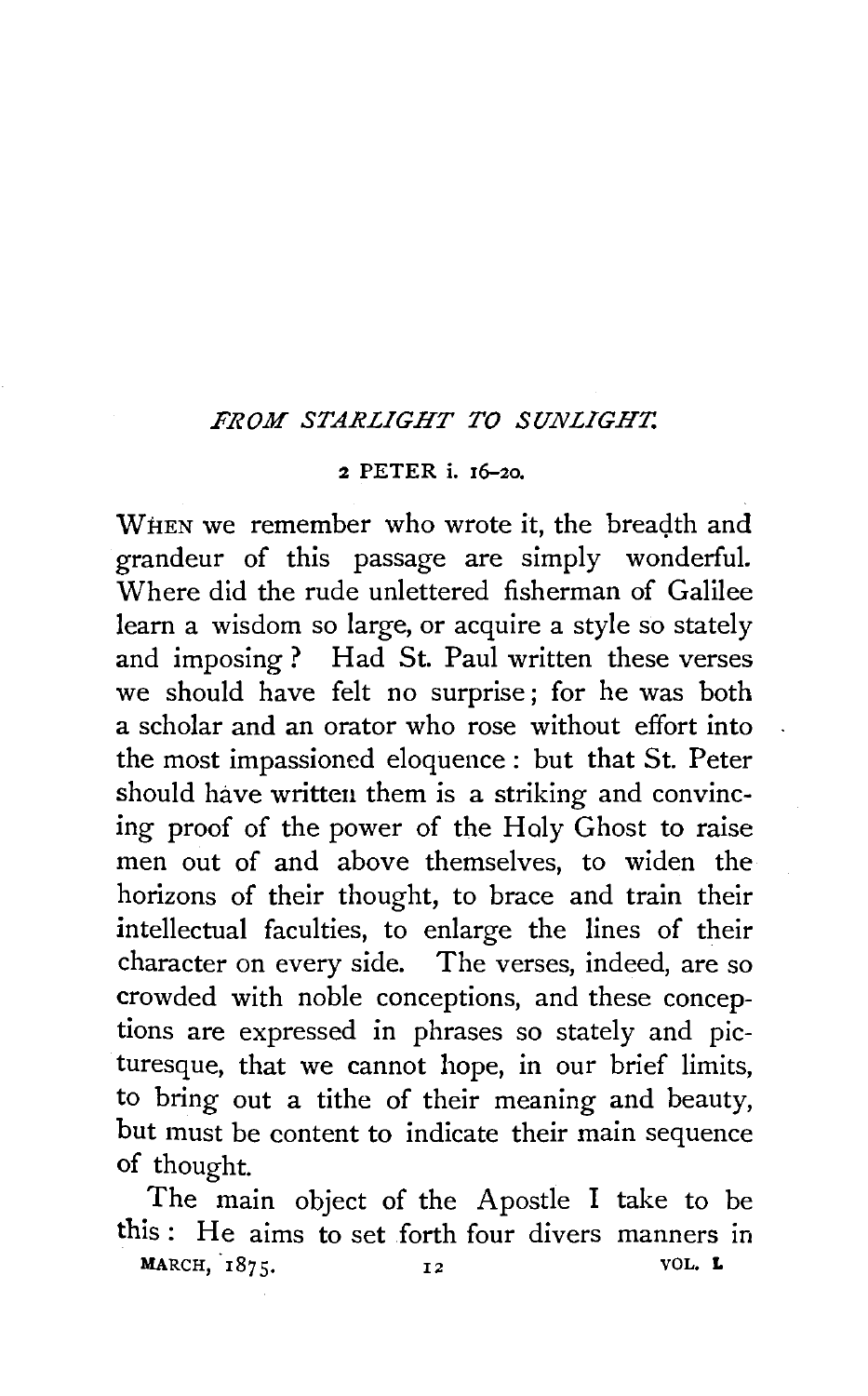which, at sundry times, the truth of God, or some faint preparatory adumbrations of that truth, have been presented to the minds of men ; first the *mytlz.ical* mode ; then, the *miraculous;* then, the *prophetic;* and, last of all, the *spiritual* mode. While setting forth these modes of revelation, he also compares them one with another, and estimates their several values, hinting that they are the successive steps of a single Divine process, and that this process culminates in the inward revelation of Christ to the individual heart. Roughly put, put in the terms of a metaphor which the Apostle himself employs but does not carry through, we may say that the value of the *mythical* mode is as *star-light*, that of the *miraculous* mode as *meteor-light,* that of the *prophetic*  mode as *lamp-light*, and that of the *spiritual* mode as *sun-light*. Let us, then, glance at each of these four methods of revelation.

1. THE MYTHICAL MODE.<sup>4</sup> We did not follow *cunningly devised fables* when we made known to you the power and advent of our Lord Jesus Christ, *but we had been admitted to be eye-witnesses* of his Majesty." The Greek noun which is translated " fables" in this sentence, means literally " myths": and the Greek phrase translated "admitted to be .eye-witnesses" is the technical phrase for initiation into the "mysteries.'' So that the sense of the verse is, " In declaring the power and advent of the Lord Jesus, we were not as those who are familiar only with the popular myths, which are deemed sufficient for the multitude; we were, rather, as the favoured few who are admitted to the secret mysteries, who are permitted to know the truths that underlie the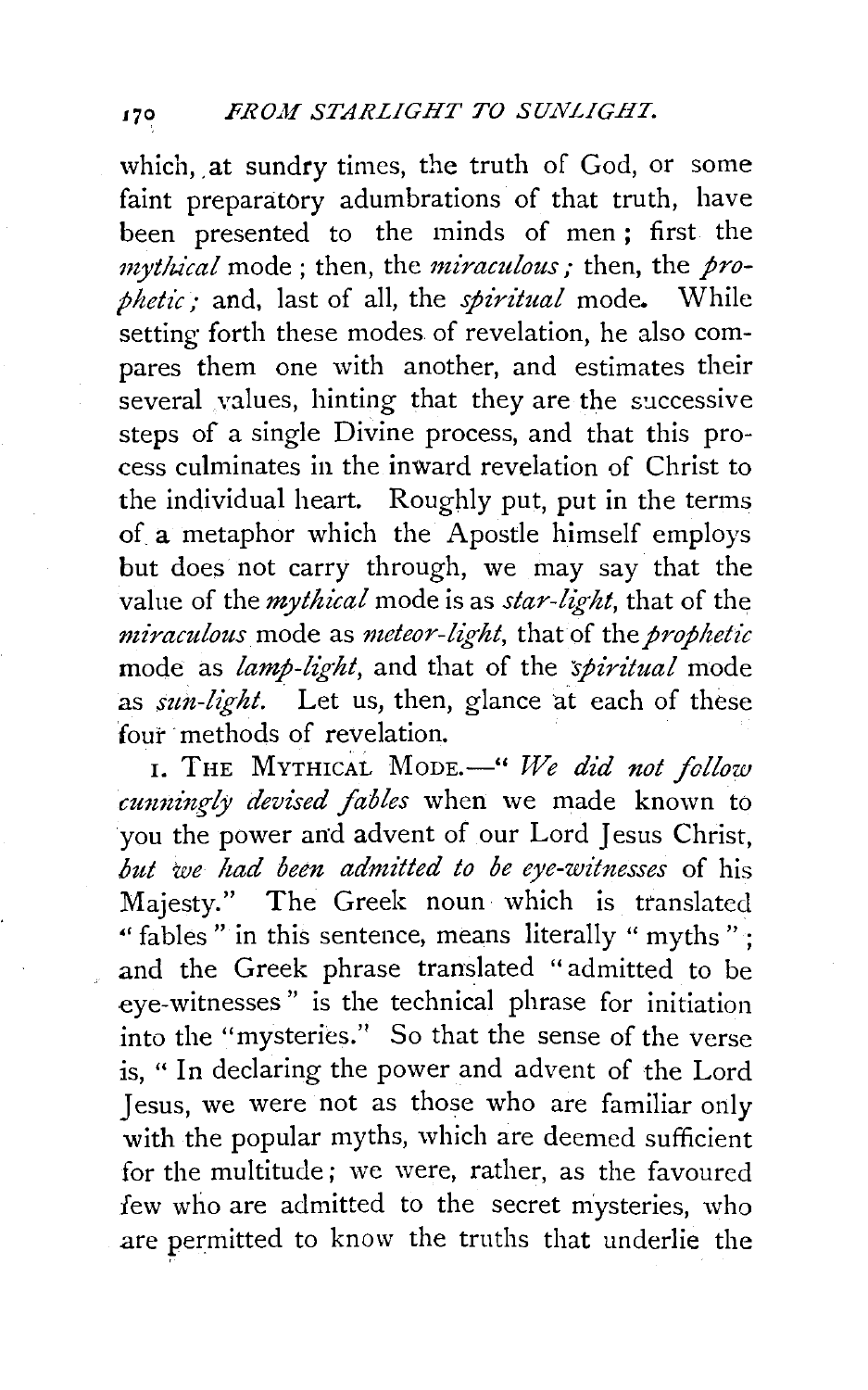fables and stories which fill the popular imagination." What, then, were these " myths," and what the " mysteries"?

The myths, in their origin, were simply poetical conceptions of the processes and phenomena of Nature. Thus, for instance, the sun sinks, or seems to sink, every night into the sea ; in the fervid East, moreover, it dries up the streams. But " sun," and "sea." and "streams" had, in the infancy of the world, masculine and feminine names, as, indeed, they still have in most of the languages spoken by men. These masculine and feminine names were soon turned into proper personal names by the vivid imagination of men to whom the world was fresh and wonderful; and hence, instead of saying, "The sun sinks into the sea," they said, " The Sun-God sinks into the lap of the Sea-Goddess, and rests until their child, the Dawn, wakes him from his slumbers.'' Instead of saying, "The sun dries up the stream," they told a pretty story of a certain River Nymph, whom the Sun-God dearly loved, and who would give him no peace till he came to her in all the glory of his heavenly pomp, beholding which she was forthwith consumed. All the great and many of the lesser processes of Nature were thus mythicized, turned into poems and stories-the succession of day and night, the dependence of men and cattle on the shining of the sun, on the fruits of the earth, cn the sweet fresh water of the mountain streams. And, when once these myths had sunk into the popular mind, and the universe was full of gods and goddesses, water nymphs and dryads of the wood, new stories were invented on the basis already laid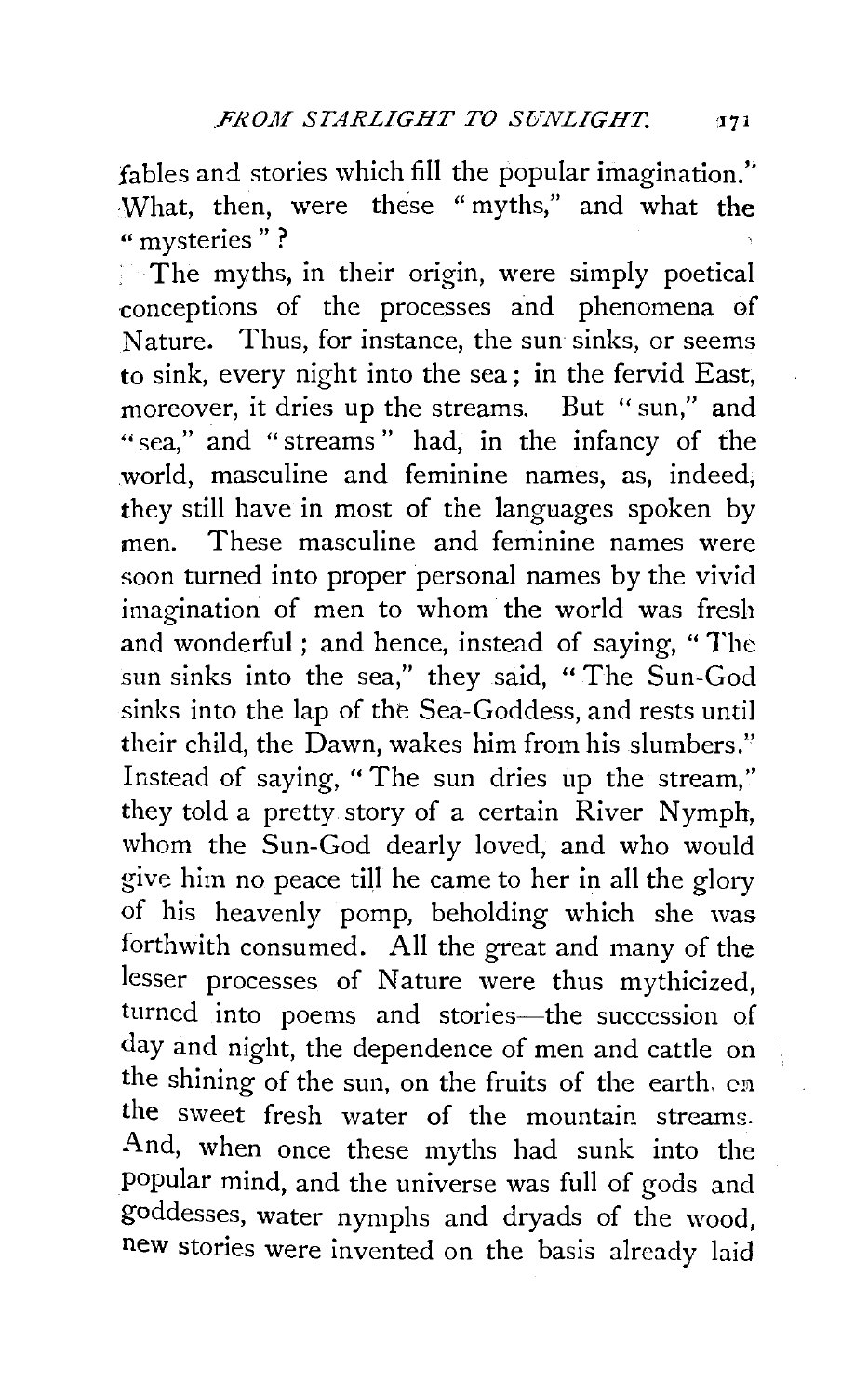down, stories which often expressed no natural sequence, but only the quaint or lovely fancies of the orator and the poet.

Still, under all these freaks of fancy, under all these fair poetic shapes, there lay concealed the germs of many religious truths; as, for example, these : that the Powers which ruled in heaven cared for the earth and blessed it ; that God, or the gods, might take human form and dwell among men ; and that there was a fair spiritual world, larger, brighter, happier than the world of sense, into which even man might pass and rise. As years and centuries elapsed, these truths were forgotten out of mind, as were many of the ethical maxims deduced from them. In order that they might not altogether perish from the memory and life of man, certain "mysteries '' were founded and ordained. No secret known to thousands, imparted to thousands century after century, has been kept like that of the ancient mysteries of Asia; Egypt, Greece, and Rome. But though even the profoundest classical scholar will confess that he knows hardly anything that is definite and exact about them, we know at least this, that they were originally designed to teach the truths on which the popular mythology was based. To be "admitted," that is, to be initiated, into these mysteries, was an honour granted to comparatively few of the millions of antiquity; and it was granted only after they had passed through a probation which either was, or was affirmed to be, terrible to any but men of a brave and constant spirit. Their good faith was thus put to a severe preliminary test; tremendous oaths binding them to secrecy were administered to them ;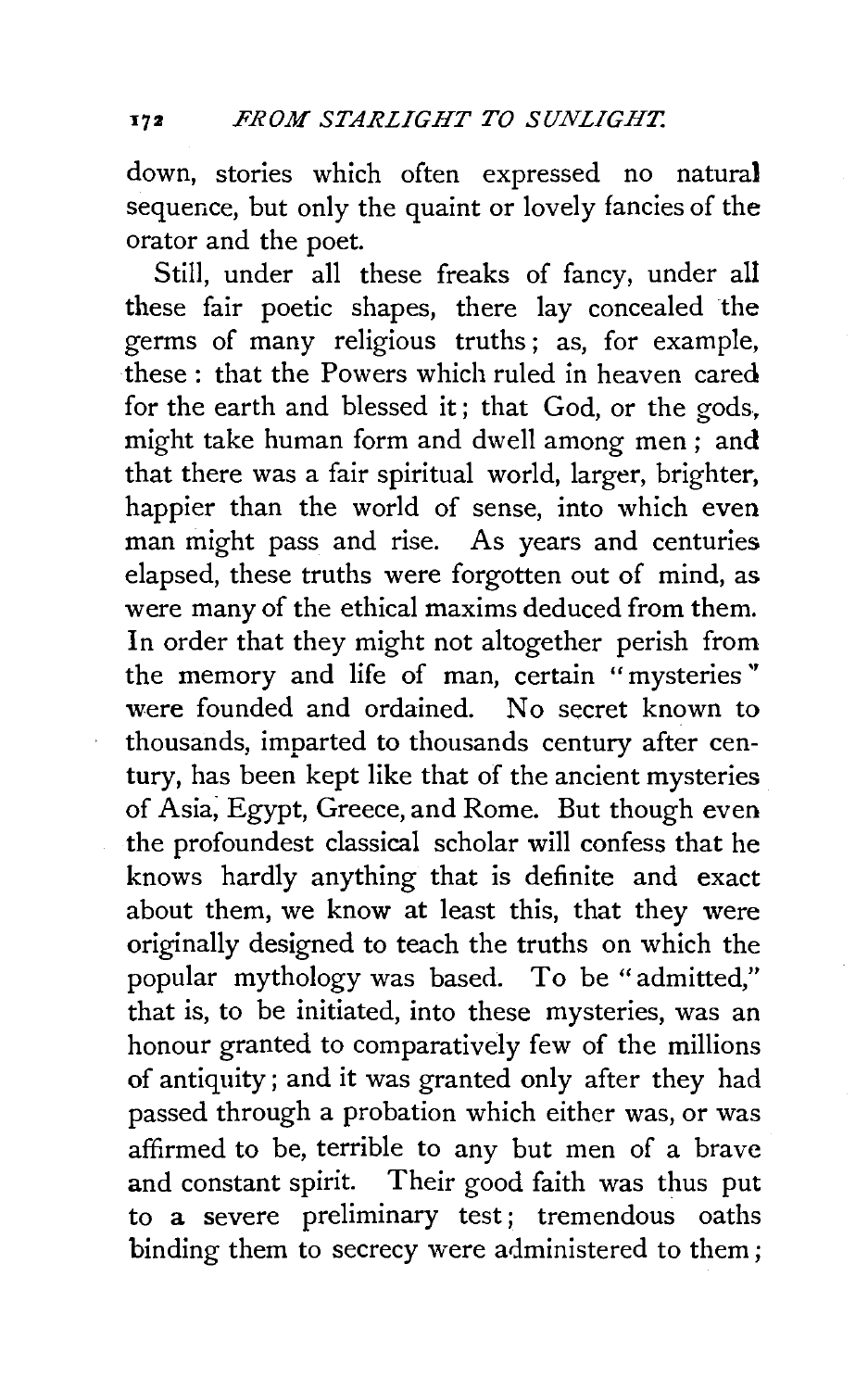to divulge a mystery, or to intrude upon it uncalled, were offences punishable with death. In the later and more corrupt ages of heathenism it is to be feared that these mysteries were often simply a cloak for the most lawless orgies ; but to the very end it is believed that there was some show of disclosing truths hidden from the uninitiated, truths of natural science, truths also of religion and morality. For myself, I am disposed to think, though I can claim no special knowledge of this topic, that the ancient mysteries preserved some "broken rays" of that great primitive Religious Tradition, anterior and exterior to the Hebrew faith, of which we get some glimpses in the little we know of such men as Melchizedek, Jethro, Job, and Balaam.

Now, says St. Peter, when we made known to you the power and advent of our Lord Jesus Christ, we were telling you no pretty popular myth, no fable of a Divine person who came down and dwelt with men, such as you have often heard from your priests or rhapsodists, such as you may still hear from your heathen neighbours. We had been initiated into the very mysteries of truth ; we had mastered their secrets, that we might divulge them to you. We spake of that which we ourselves had seen, and handled, and felt, of the Word of Life. All that the myths hinted at, all that the mysteries revealed, was fulfilled in Jesus Christ ; for in Him God came down to men in very deed, lived among them, died for them, and, at his death, was translated to heaven, to shine there as Morning Star and Sun of Righteousness for ever. His "advent" was no fable, but the eternal fact which underlies all the fables that speak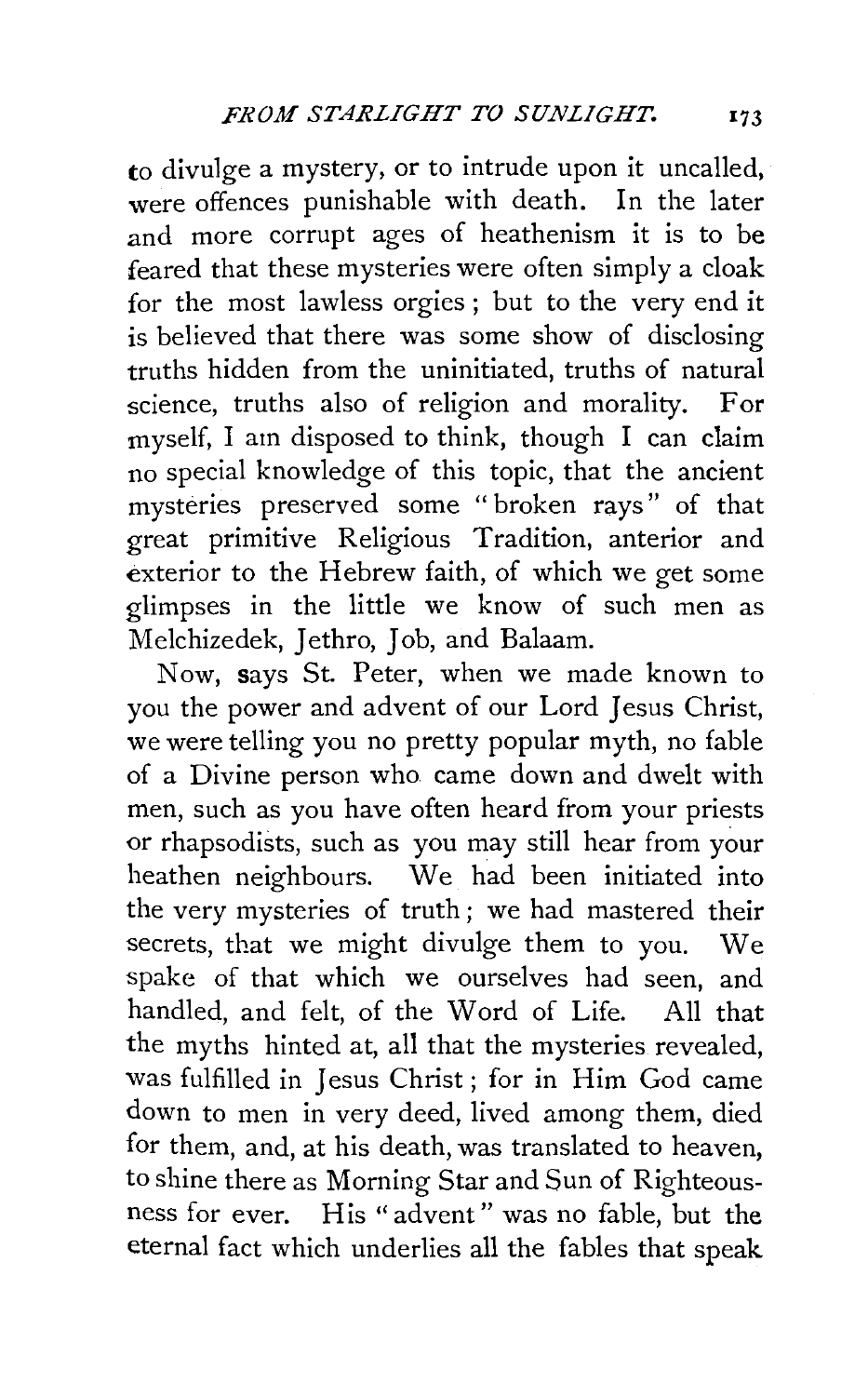of gods who tabernacled with men. His "power" to save and bless is no poetic parable of the renewing fructifying energy of sun and showers, but the truth which underlies· all poetic conceptions of a benignant and fruitful heaven. We have been "admitted" to the mysteries ; and, after our probation, we stood as in an inner shrine, the favoured ''eye-witnesses" of the "majesty" of Christ. The heathen "myths" were only as stars which broke into the dark heaven of human thought, making it bright and gay, yet shedding no light by which men could see to choose their path or to do the work of life : but the " mysteries " that we speak are as the sun which announces a new day, in whose light all paths grow clear and all work may be done.

2. THE MIRACULOUS MODE.-From the mythical St. Peter passes to the miraculous method of Revelation. *Where* was that inner temple, that sacred and oracular shrine, in which, after their initiation, the apostles were admitted to the mysteries and stood to be eye-witnesses of the unclouded majesty of the Incarnate God ? It was on "the holy mount," on which the Lord Jesus was transfigured before their eyes. " For he received honour and glory from God the Father, when a voice was borne to him from the excellent glory, This is my beloved Son, in whom I am well pleased. And this voice we heard borne to him from heaven, when we were with him in the holy mount." St. Peter had not forgotten that great scene even when the hour of his departure was at hand. The glory which descended from heaven to surround the person of his Master like a tent, like a sacred tent or tabernacle, and the great voice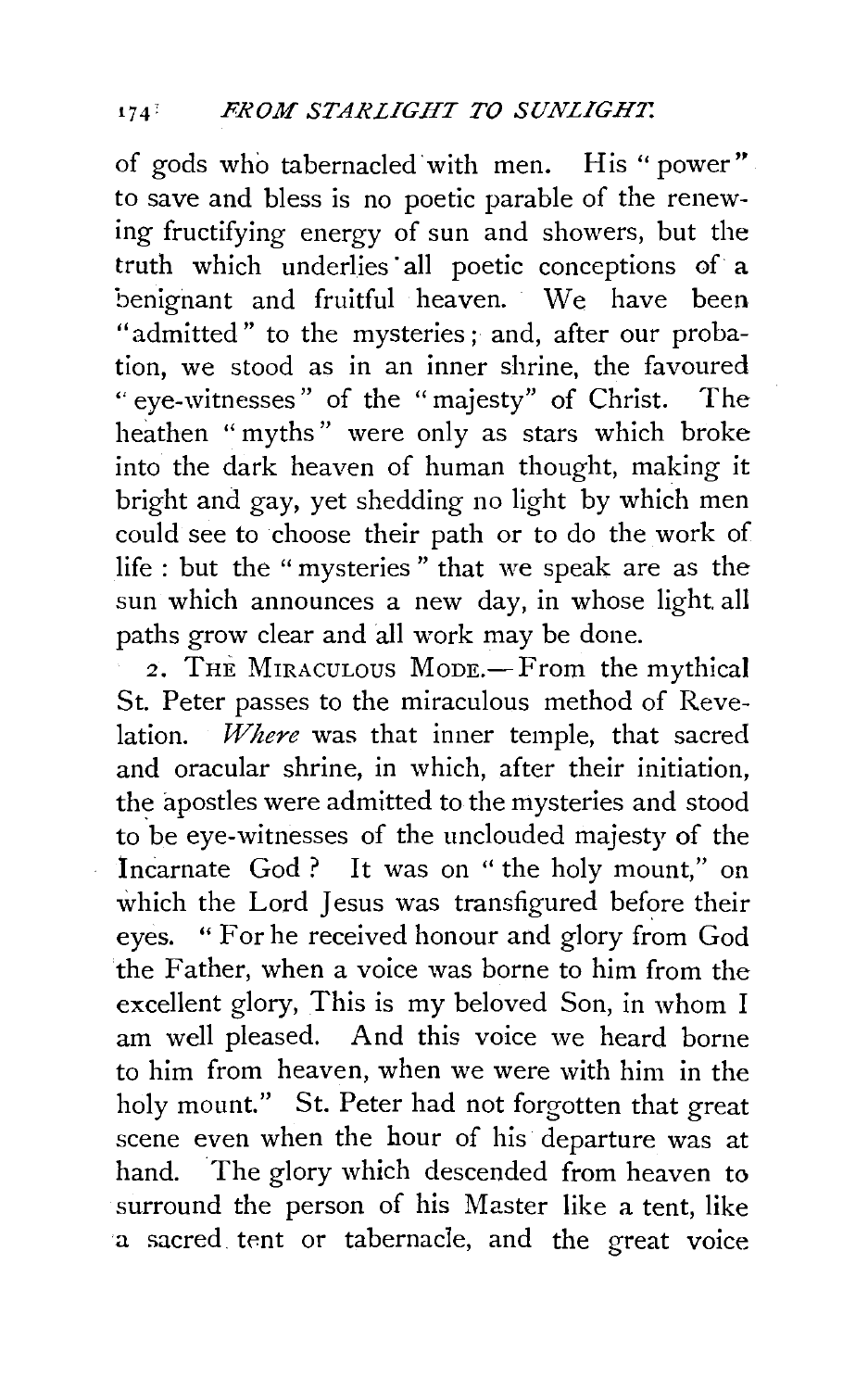which issued from the glory and pronounced the man Christ Jesus to be the beloved Son of God,these were signs and splendours which neither the frailties of age nor the threatenings of death could erase from his memory. He felt that he had not only been admitted to the shrine, but admitted to it at the very moment in which the God had descended, to reveal Himself in streaming intolerable lustre. Heaven was all about him when, at the sound of the voice from the excellent glory, he fell to the earth and lay as one dead. He had been an eye-witness of the very arcana of that great mystery of godliness, God manifest in the flesh.

But why does the Apostle select *this* scene in our Lord's life--the Transfiguration-before all others? Why does he dwell on this moment of ecstasy, as, in some sense, the supreme moment of his long manifold experience ? Simply, I suppose, because at that moment, in that scene, all that was most marvellous, all that was most miraculous, in the Lord Jesus Christ was shewn forth in its most marvellous forms. The "advent" of Christ was a miracle; every word and deed that disclosed his Divine " power" was a miracle : but the miraculous element of his "advent" and power" culminated in his Transfiguration. Peter had seen nothing so wonderful and splendid as that excellent glory; he had heard nothing so wonderful and terrible as that voice from heaven ; and, therefore, as the very acme and crown of the miraculous method of Revelation, he cites the Transfiguration on the holy mount.

For in this way also, in this miraculous way, God speaks to men, and Heaven comes down to earth.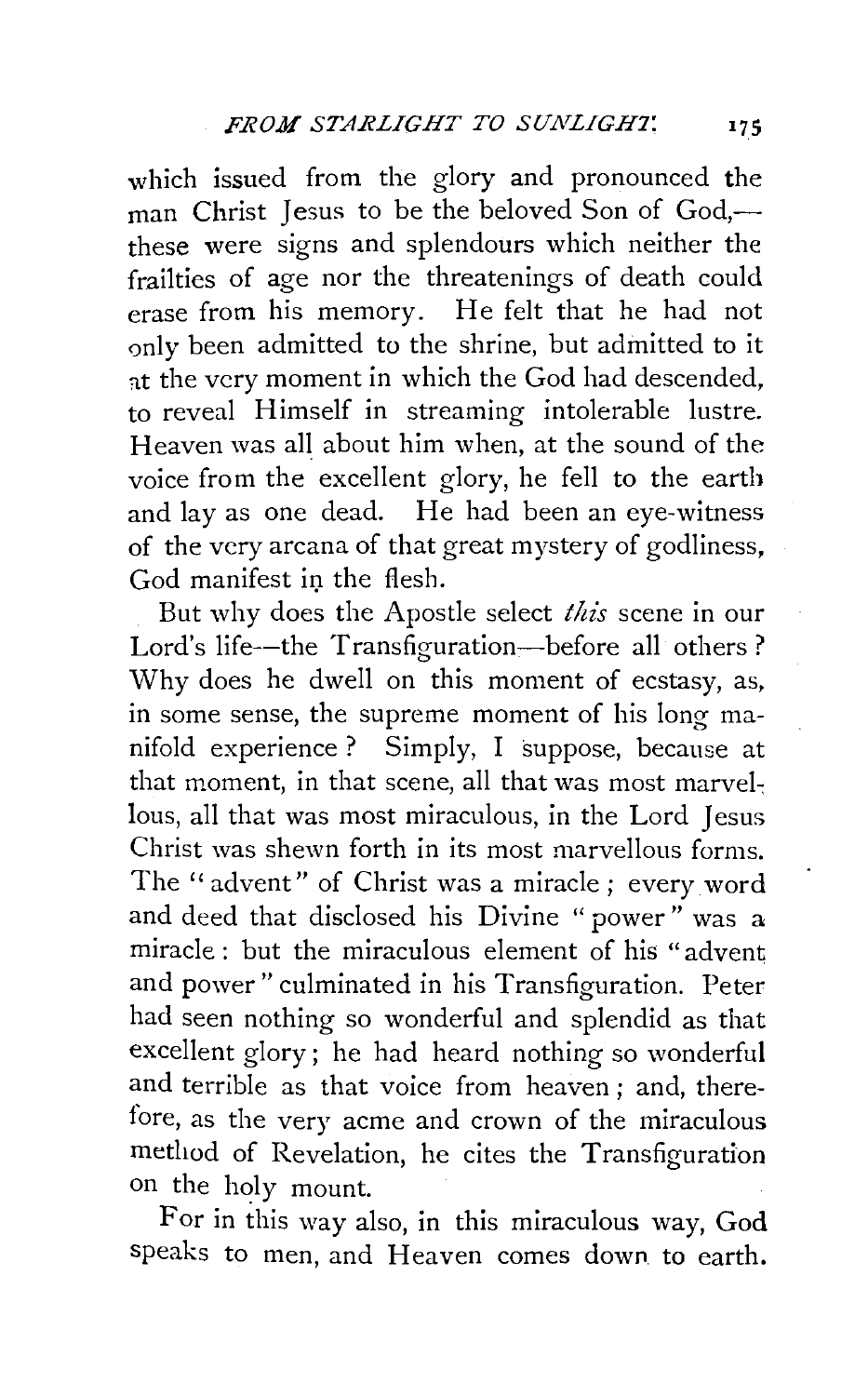Miracles are not necessarily infractions of law, nor are they evasions bf law; they are rather *unfamiliar illustrations of familiar and radical facts.* Like the irruption of rare meteors into the heaven whose constellations we have long known, they are designed to stimulate our languid attention, *to* shew us what the Divine laws are, and that they are constantly at work for our welfare. In a word, miracles are *the comets* of the sacred history; and doubtless there is a law which governs their occurrence and recurrence, though, as yet, we may have failed *to* discover it.

To our untutored minds it often seems that no evidence of truth is so weighty and impressive as that of miracles. We often think that could we but see one blind eye opened by the mere touch of Christ, or one dead body raised by his mere word, we should at once be convinced of his "advent " and " power." But St. Peter, although in some respects far less instructed than we are, was by no means of our mind. He had both seen and wrought miracles, and he was aware how slight and transient was the moral effect they produced. Like the other writers of the Bible, he lays comparatively little stress on them : to him, as *to* them, miracles are not worthy to be compared to any moral virtue or any spiritual power. Just as St. Paul argues that the miraculous gifts are as nothing to the love which may glow in the bosom of the least gifted of men. so St. Peter affirms that miracles, even in their most splendid and dazzling form, are as nothing to " the word" of truth which is in all our hands. St. Paul knew a more excellent and desirable way of life than the exercise of the most rare and stupendous miracu-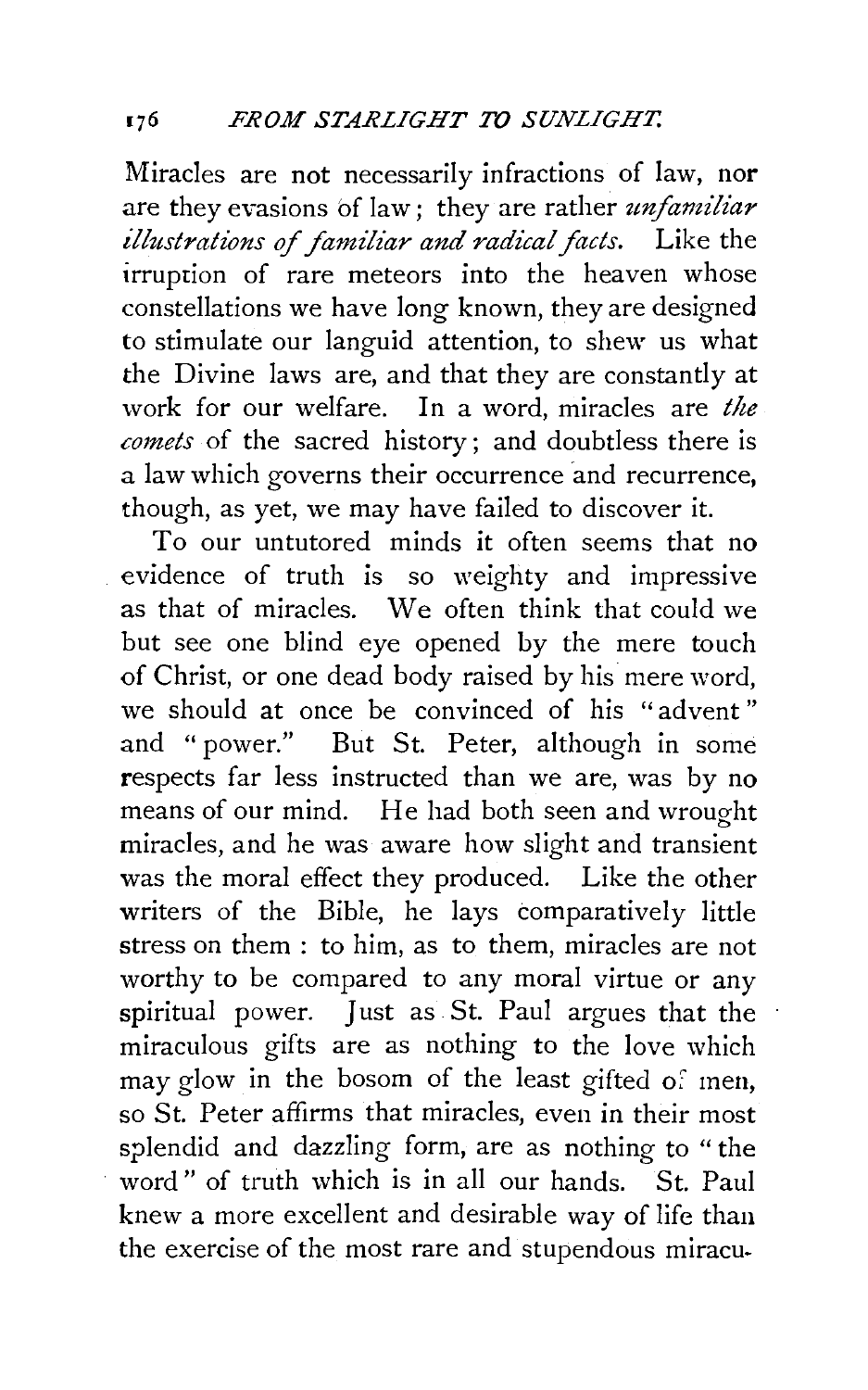lous powers; and St. Peter knew a sounder basis . for faith than that of signs and wonders. He had seen our Lord Jesus Christ receive honour and glory from God the Father in the holy mount; he had been dazzled and carried out of himself by visions and voices from heaven: but, nevertheless, even when his memory and heart are throbbing with recollections of that sublime scene, he says, "We have something surer still" in "the prophetic word." Marvels are like meteors, most brilliant and astonishing while they last; but their force is soon spent, their light soon extinguished : we cannot see to walk by them, nor to do our work. And his own experience furnishes the most expressive commentary on his words : for while he was on the holy mount, amid the full blaze of miraculous glory, " he wist not what he said," and was for putting Moses and Elijah on a level with his Master; and when he came down from the mount, he wist not what he had been taught, and was for bringing his Master down to the level of ordinary manhood, counselling Him to pay the Temple-tax, from which, as the beloved Son of God, He surely was exempt. It was not the miracles of Christ by which he came to know Christ, but the word of Christ as interpreted by the Spirit of Christ. Miracles might arrest and astonish us; but only the word of truth, in our hearts and in our lives, can really save and renew us.

3. THE PROPHETIC MODE.—After describing the honour and glory done to Christ, and the voice which came to Him from the glory that shone around Him on the holy mount, the Apostle adds: " But we have something surer still—the prophetic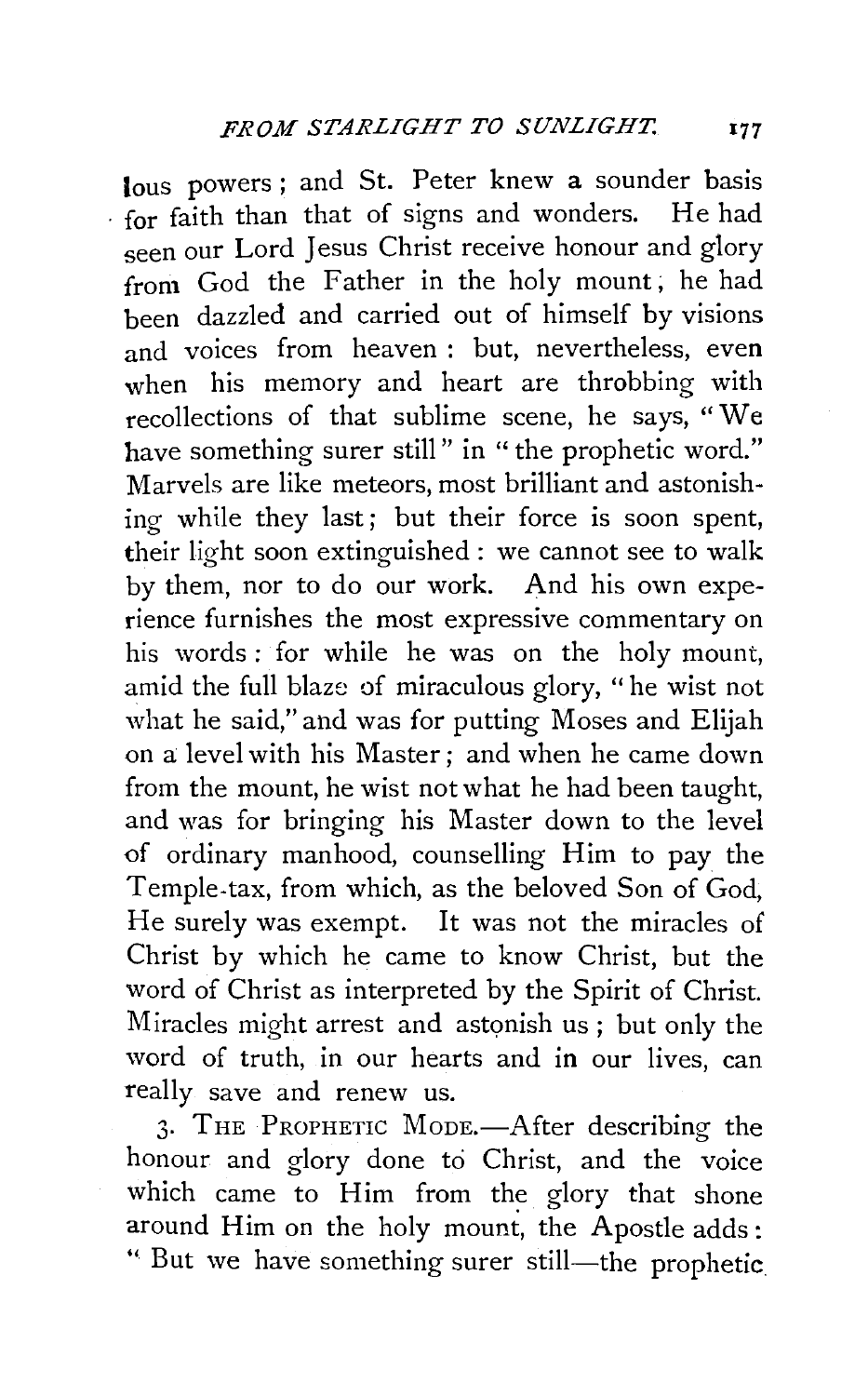word, whereunto ye do well that ye give heed, as unto a lamp shining in a dark place; knowing this above all, that no prophecy of Scripture is a private interpretation ; for prophecy was never at any time borne by will of man; but, borne along by. the Holy Ghost, holy men spake from God."

Now, here, we must be on our guard against a common misconception. We too often conceive of " prophecy," as though it meant only "prediction." It never means prediction merely in the Bible. The Hebrew word for "prophet" simply means one whoannounces or declares, not one who foretells that which will come to pass. "The word of prophecy" is a term that includes all the moral teaching of the Bible. as well as its predictive utterances ; nay, it points rather to the moral than to the predictive element of Holy Writ. And this body of moral teaching, broken only occasionally by predictions---the whole Bible indeed, in so far as it was known to him, the Apostle affirms to be a safer guide to faith than even the most astonishing and splendid miracles. Why does he call it " something surer still " ?

First, because it is " as a lamp shining in a dark place." Now, as we all know, we can find our way even on the darkest night, if only we have "a lamp to our feet;" and, moreover, we can see to do any necessary work, if only we have a lamp shining over our head. In plain words, the Apostle's argument is, that miracles are not guides, or not safe guides ; but that, on the contrary, we are under a guidance that is both good and safe when we follow the moral rules of the written Word. Is not this argument a sound argument ? Our Lord's miracles, indeed, are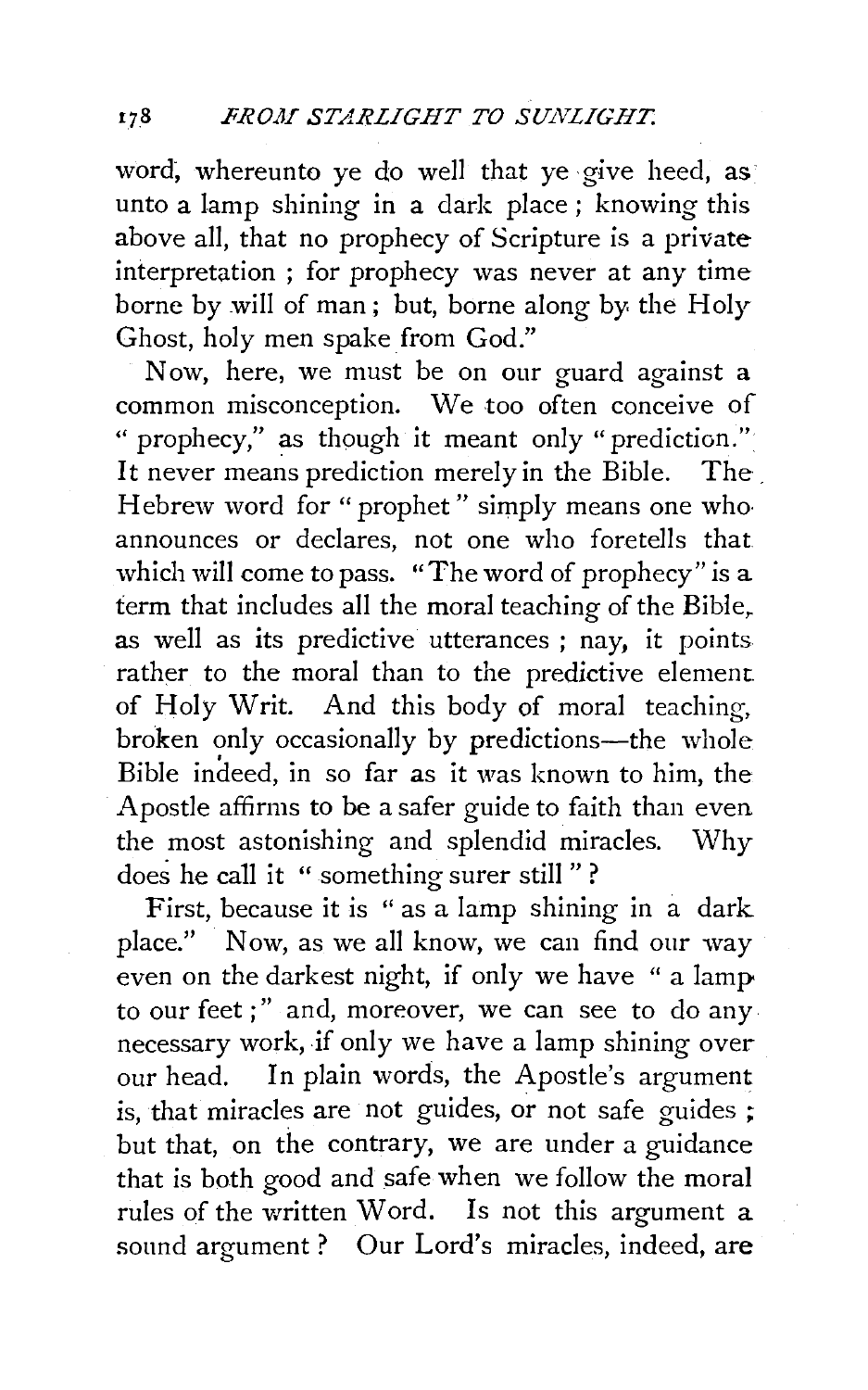full of the wisest and tenderest instruction ; but should we have learned their true meaning save for the words He spake ? Miracles are "wonders" that arrest our attention ; but, when our attention has been arrested, we still need to have it engaged and instructed. Miracles are " signs " that God, or that some teacher sent by God, is with us; but, when. we have seen the sign and feel that God is with us. we still need to learn what God would have us do. " Miracles," said John Foster, " are as the tolling of the great bell of the universe before the sermon begins ; " but the mere tolling of the bell does not tell us what the sermon is to be about, nor is it of much use to call us away from our work into the church unless, when we get there, some lesson of heavenly wisdom be taught us. When the Apostles stood on the holy mount, they were eye-witnesses of the honour and glory which Christ received from God the Father; and, no doubt, the miracle taught them that the Son of Man was also the Son of God ; but the very voice which pronounced Him God's beloved Son also bade them " *hear* him." If He had not spoken to them, the miracle would but have raised their hopes to defeat them. What they wanted, what we all want, is not to see wonders that daze us, and to be rapt in ecstatic visions and splendours, but a little light on the dark and troubled path we have to tread, a lamp that will burn steadfastly and helpfully over the work we have to do. The stars are infinitely more sublime, meteors infinitely more superb and dazzling ; but the lamp shining in a dark place is infinitely closer to our practical needs. Plain rules of life that commend themselves to our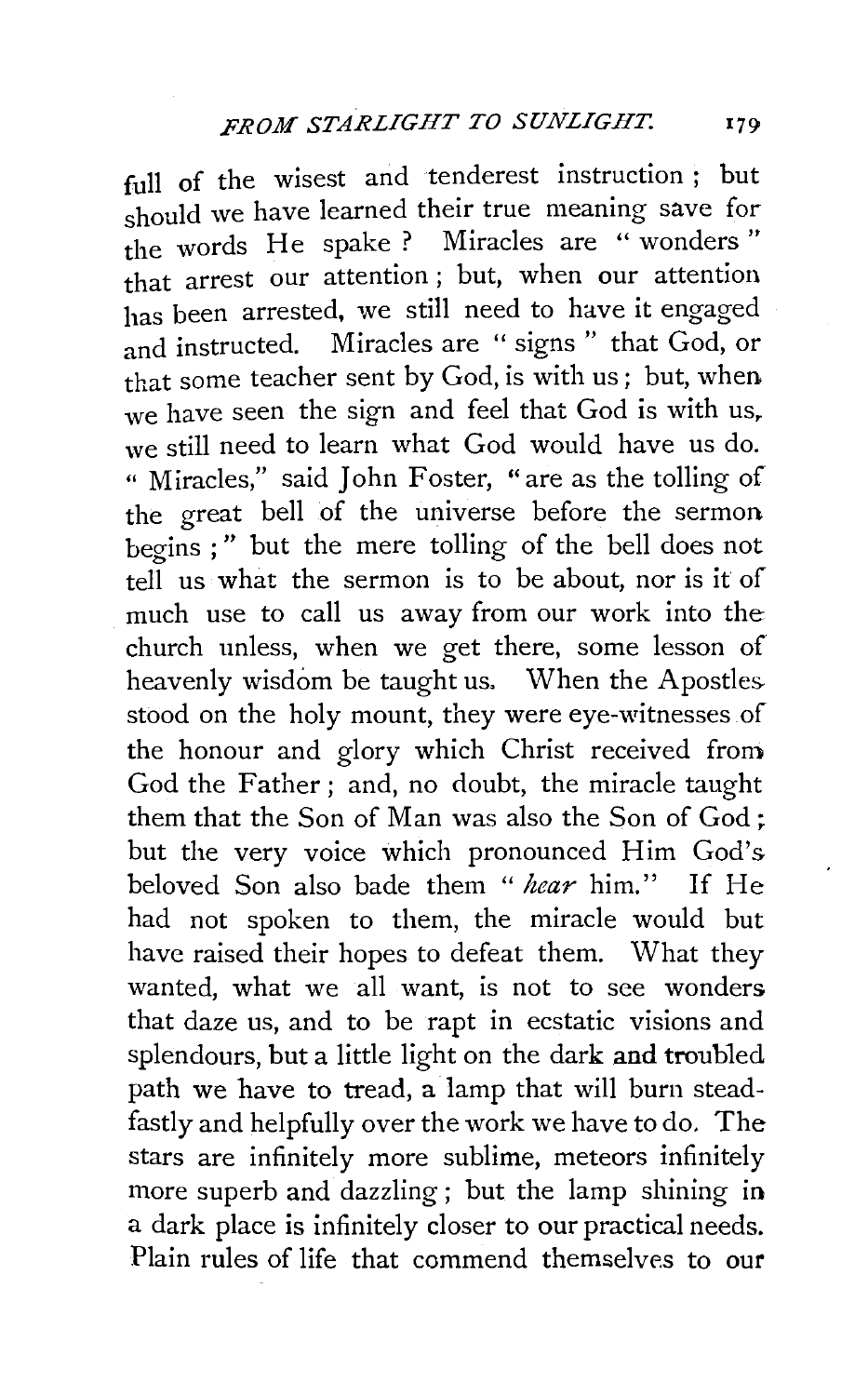conscience, in obedience to which we rise above our baser selves and become better happier men ; these, with some bright hope in the future to attract and draw us on, to assure us that, if we do God's will, we shall enter into God's rest-these rules, and this hope, are worth far more to us in the conduct of our daily life than all the signs and wonders ever wrought. *These* are as the lamp by which we can walk and work ; miracles are but as the distant stars or occasional flashing comets. And this lamp of rules for daily conduct is given us in the prophetic Word.

The Divine Word has another claim on our regard and preference. For this "lamp," which shines so helpfully on the activities of human life, has been lit and is fed by God Himself. "No prophecy of Scripture is a private interpretation." That is to say, the prophetic Word is not a mere logical deduction from the facts of life and Nature ; nor is it a mere guess at things to come, based on a knowledge of what has taken place in the past. A prophet was not simply a man who, after studying a multitude of various facts, discovered the law which was common to them all, or inferred a maxim on which men would do well to act. Nor was he simply a man who, having studied the ethical forces which were at work in his age, arrived at a probable conjecture as to the results that would flow from them and give its form and pressure to the succeeding age. There was something higher than human wisdom in his utterances, something safer than the prognostics of human reason ; for prophecy never came only from the will of man, but holy men, borne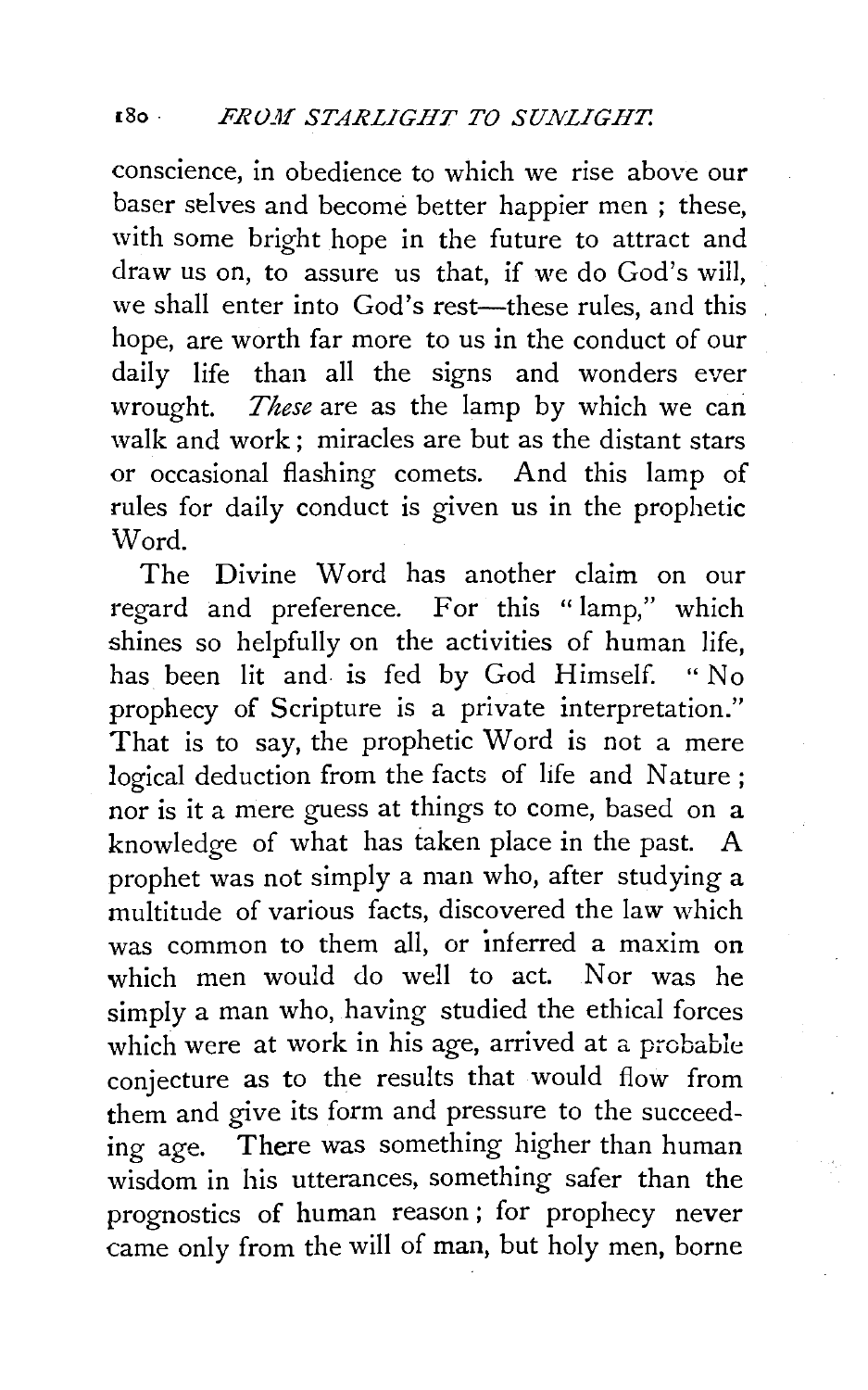along by the Holy Ghost, as the ship is borne before the wind, spake the words that were given them from God. Their prophecies were not their private interpretations of the moral facts and enigmas of human life; they were the authoritative interpretations of God Himself. There is a Divine wisdom, therefore, an infallible wisdom ; there is a Divine power, an almighty power, in the inspired Word, even when it is most human and imperfect in outward form. And it is this Divine wisdom and power which make that Word a sure and certain guide to our feet. The lamp itself may be only an earthen vessel, unskilfully moulded by the hand of man ; but " the treasured splendour" of its light, and the oil that feeds the light, are the gift of God.

In thus affirming that the prophetic Word is not a private interpretation of the problems of life, but an inspired and Divine solution of them, the holy Apostle had, I think, a double contrast in his mind -a contrast with miracles, and a contrast with oracles. That, beyond all doubt, the Word came from God, gave it its superiority over miracles; for miracles, or apparent miracles, are not necessarily from Him. By what occult arts they gained their power we cannot tell; but in the Sacred History we often meet with men who wielded an extraordinary, and perhaps a supernatural, power. Miracles were wrought, or are said to have been wrought, by magicians, by thaumaturgists, by men informed by an evil and unclean spirit; and, therefore, miracles were not a sufficient, though they are an inevitable, authentication of any message that professed to come from Heaven. But the Word of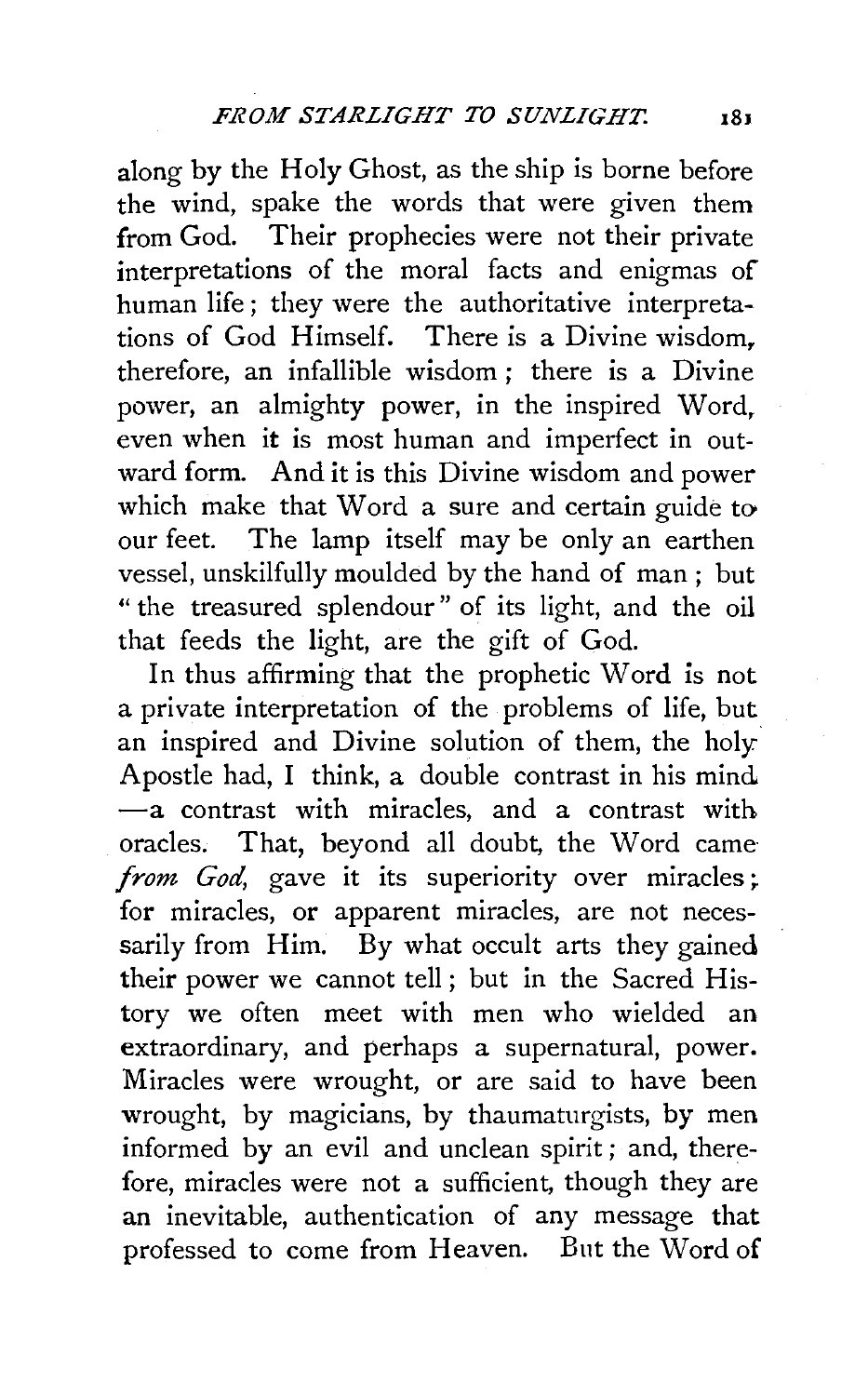prophecy never at any time came from the' mere will of man: *that* was always an inspiration from God : and therefore the Word was "something" surer" than the miracles, which at least *might not* come from God, but might be either wrought, or counterfeited, by wicked men for a wicked end.

This was one contrast in the Apostle's mind: and the other was, that the prophecies of Scripture were superior to the oracles uttered by the ministrants .of heathen shrines. When these oracles were con sulted, they gave "private interpretations." The priest or pythoness, for instance, if asked which .of two kings would succeed in a certain war, based his reply on what he knew of the strength and valour of the contending armies, the skill of their leaders, the value of the alliances they could command; and took care, moreover, to couch his reply in ambiguous terms, capable of being interpreted in a double sense. When Croesus, King of Lydia, for example, consulted the Oracle at Delphi as to whether he should venture on war with Cyrus the Persian, the pythoness assured him that, if he went to war, "he would destroy a mighty empire," but quite omitted to warn him that that empire would be his own.<sup>1</sup> So far as we can judge, indeed, all these oracular responses were either private inductions from known facts, shrewd guesses which had no higher source than the experience and craft of the ministrant, or lying flatteries purchased by heavy bribes. But the prophetic Word was no private induction merely, no shrewd guess ; it came not from the will or wit of man ; it was informed by the breath, the Spirit, of

<sup>1</sup> Herodotus, Book i. Chap. 33.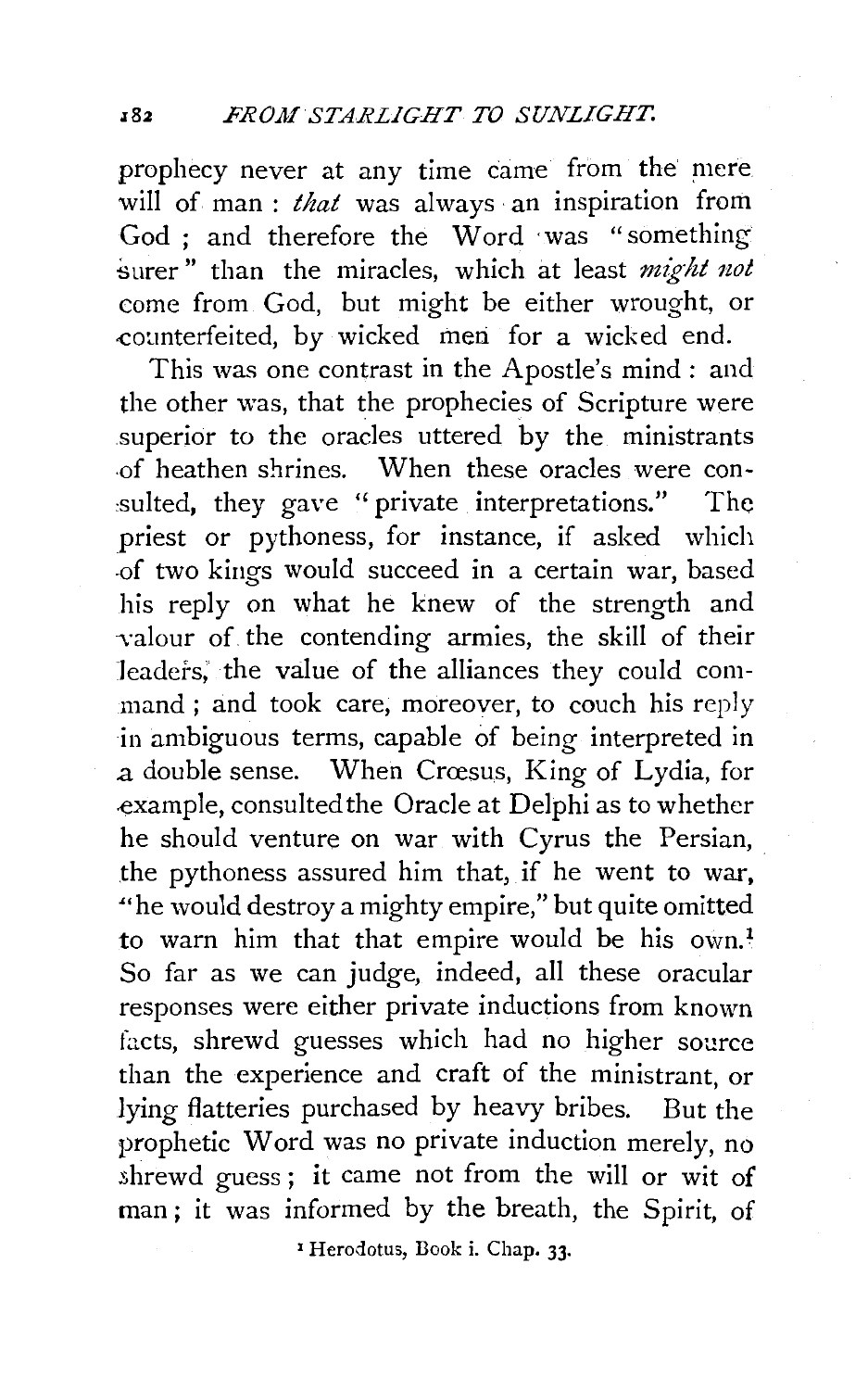God. "Words of so sweet breath composed," words inspired by the pure wise Spirit of God, were infinitely above the politic conjectures and laborious inferences of the ministrants at the shrines of Delphi and Dodona. To such words as *these* men would do well to give heed in all their perplexities, as unto a lamp that burned and shone in a dark place, a place whose darkness was only made visible by the flickering and misleading rays of human wit.

4· But, finally, THE SPIRITUAL MODE of Revelation is even safer and better than the prophetic mode, as much better as sunlight is better than lamplight. We do well to turn from "the ineffectual fires" of starry myths, and from the miracles which blaze for a moment like the swift meteors that rush across the sky, to the serviceable light of the lamp, which is closer to us than the stars and of a more steadfast flame than the meteors. So long as we are in "a dark place" we cannot safely dispense with the lamp of the written and prophetic Word. But we need not stay for ever in the dark. We need the lamp only "until the day dawn, and the morning star arise in our hearts."

But what is this morning star that brings a new day into our hearts? *"I* am the bright and morning star," replies the Lord' Jesus. The heavenly day dawns upon us when we receive *Him* into our hearts, when, by his Spirit, He comes and takes up his abode within us. It is this individual and spiritual appropriation of the Lord Jesus Christ-in virtue of which we can say with St. Paul, "Christ in me, the hope of glory "-which of all modes of revelation is the most penetrating, convincing, and complete. We need no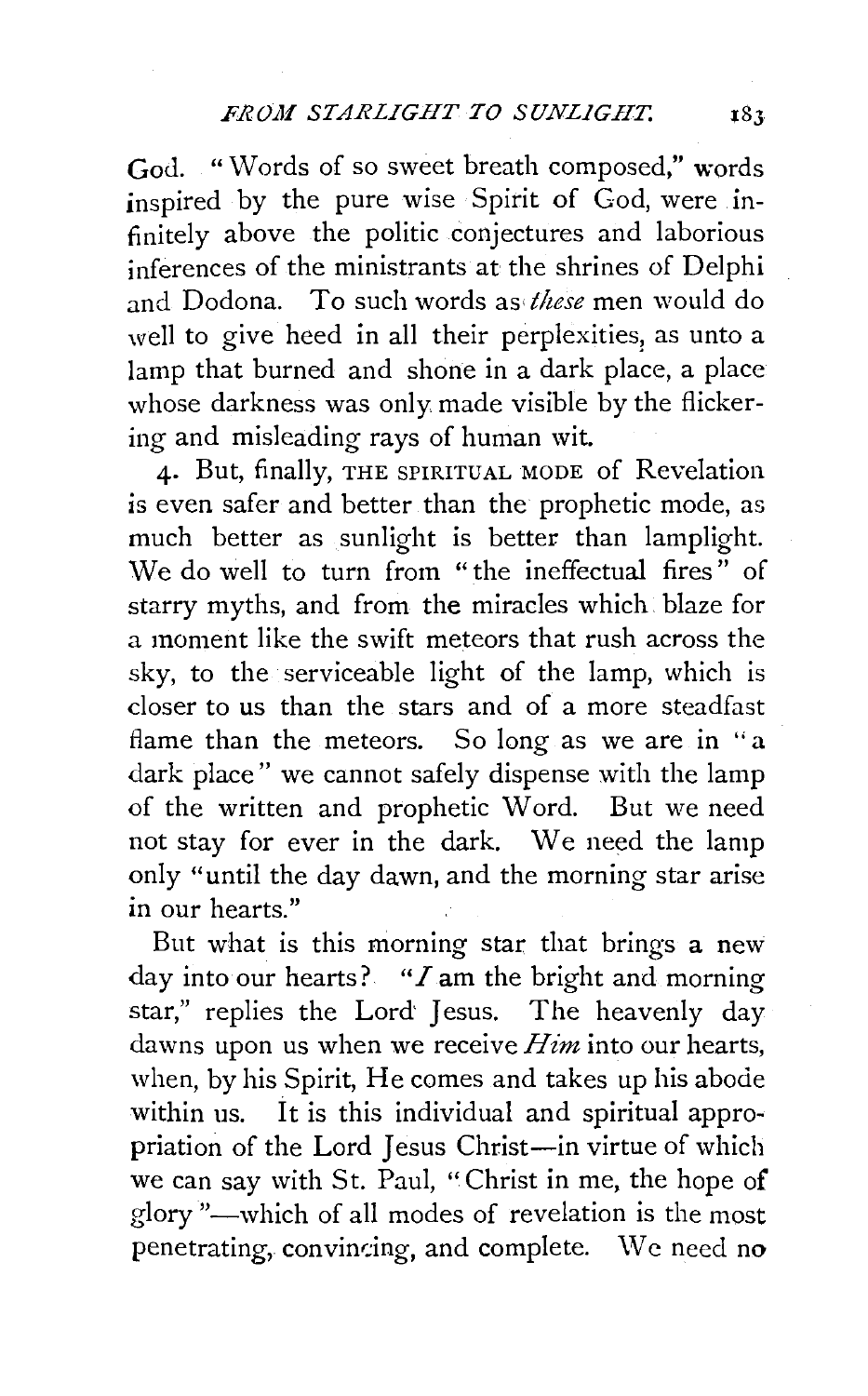myths or parables, no miracles, no, nor even the prophetic Word itself, when once this day has dawned upon us. When Christ is once with us, and in us, what further proof can we require of his "advent" or of his "power" to quicken and redeem ? With Christ shining in the heaven of our thoughts and affections, penetrating all our motives, passions, energies, with his lucid rays, what need we any other light, any other proof of his "glory" ? With Christ to teach us what He would have us do, we can dispense with all other teachers, all other aids. Myths! . We have been initiated into the very mysteries of the Faith, and are joyful eye-witnesses of his Majesty. Miracles! He has wrought the great miracle upon us, bringing a clean thing out of an unclean, opening our blind eyes, unstopping our deaf ears, quickening us from our death in trespasses and sins. Laws and hopes! When once we have personally laid hold on Christ, we are a law unto ourselves, and move in the freedom of a glad obedience to his will ; we have a hope already fulfilling itself in us, and yet opening up into widening vistas of light-the hope of eternal life and service and peace. Because He who is the Truth dwells in us, all truth is credible to us and needs no witness. Because the Holy One of God •dwells in us, we follow after whatsoever things are pure and honourable and good. Because He who is Love dwells in us, we believe the love God hath for us, and respond with love to his great love for us. The morning star has risen in our hearts; the day has dawned; the darkness is over and gone, and, with the darkness, all our need of the lamps and stars which once made night tolerable to us.